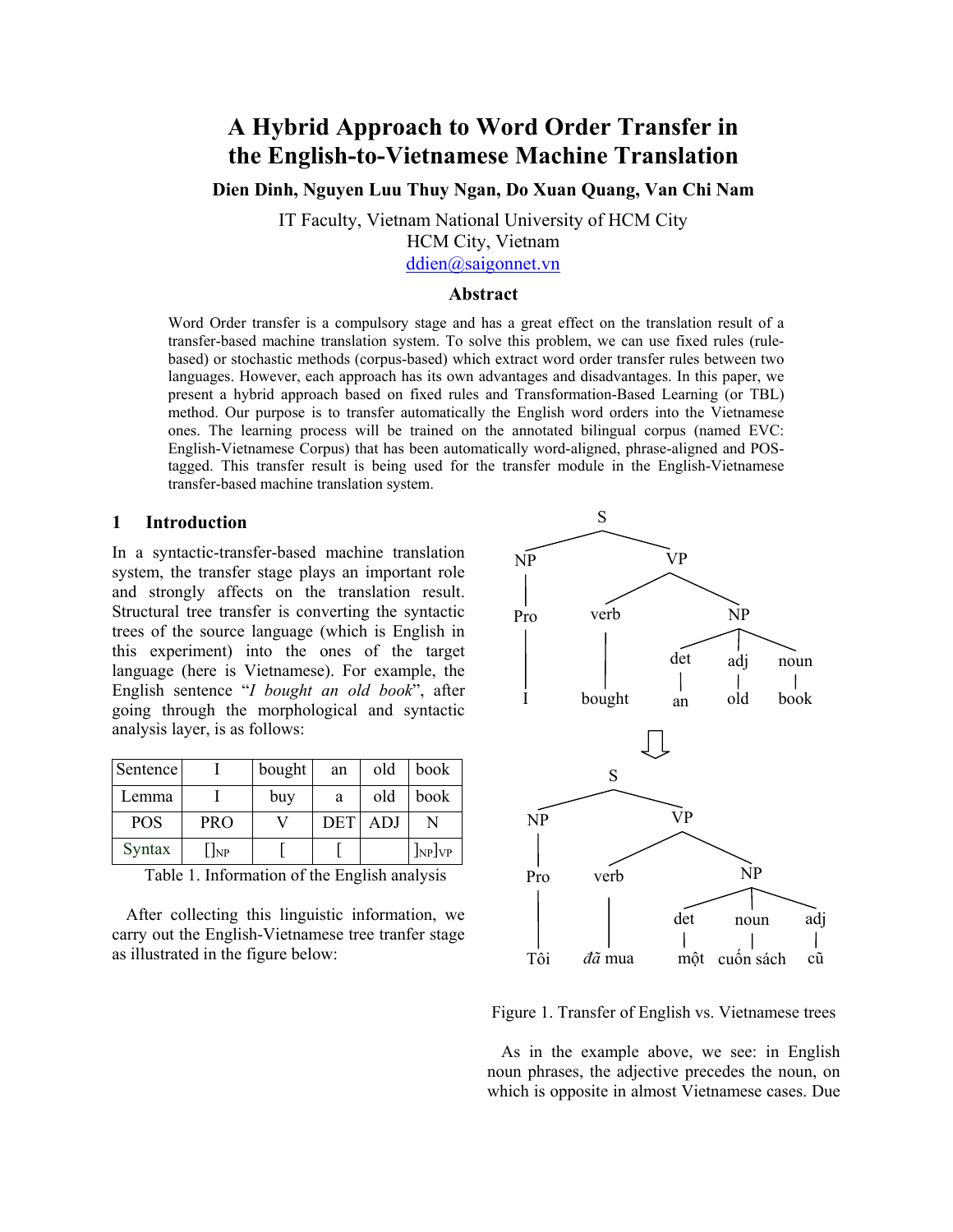to the characteristics of language typology, in English (an inflectional language), the grammatical meaning is expressed under the inflection grammatical method as in:  $buv \rightarrow bought$ . In Vietnamese (an isolated language), we use function words instead, such as "*đã*" to show a past event *mua*  $\rightarrow$  *đã mua* (Can, 1998).

Word order is the main grammatical method of Vietnamese and it is also the considerable difference between English and Vietnamese. Therefore, in our research, TBL is chosen to extract transfer rules that aim to change the order of grammatical compositions. Our paper is organized into 6 sections. Section 2 summarizes some prior arts. Our approach is presented in section 3. In this section we describe the TBL algorithm, training corpus and its format as well as the typical transfer rules that were extracted from our model. The evaluation and our experiments are given in section 4.

# **2 The Word Order Transfer approaches**

In order to solve this problem, many approaches have been applied, for example: rule-based approach, Statistical machine translation (SMT), corpus-based learning (TBL, MBL,…), and intermediate representations, etc. The following is the summary of those approaches.

# **2.1 Rule-based approach**

This is a rather effective approach and was applied in the earliest days (since 1960s-1970s). In this approach, linguistic experts think out the transfer rules for each of the grammar rule used in analysis of the source language. For example: in order to change the orders of adjectives and nouns in English-Vietnamese translation (Dien, 1996), they can use the rule: " $(E) NP \rightarrow Det Adj Noun \Rightarrow (V)$  $NP \rightarrow Det$  Noun Adj". This method provides changes like reordering, insertion and deletion of parts in the right hand side of the same production rule (R1 to R2 in figure 2). As a result, it is impossible to change a node to another level or another governor. As R1 to R3 in figure 2:



Figure 2: Ability of syntactic transfer by rules  $R1\rightarrow R2$ : B swap for C and B1 swap for B2 (feasible);  $R1\rightarrow R3$ : B1 swap for C1 (infeasible)

#### **2.2 Statistical machine translation approach**

This approach will be trained on bilingual corpora that have been word-aligned and draws transposition probabilities of the source words in comparison with the target words (Brown et al., 1993). According to this approach, translating an English sentence *e* to a desired Vietnamese sentence  $\nu$  is the same as finding a Vietnamese sentence *v* so that:

 $v = \arg \max P(v) * P(e | v)$ , where:

- 
$$
P(v)
$$
 is the probability of the language model

*v*

-  $P(e|v)$  is the probability of the translation model

The reason why they calculate  $P(v)$  is to find the sentence, which satisfies Vietnamese, grammar and, of course, has correct word-order. They use the following formula to compute this probability (due to the complexity of computation, we can reduce this n-gram model to tri-gram or bigram model):

$$
P(v)=P(v_1v_2...v_l)=
$$
  
 
$$
P(v_1)*P(v_2|v_1)*P(v_3|v_1v_2)*...*P(v_l|v_1v_2...v_{l-1})
$$

#### **2.3 Corpus-based approach**

This method will learn from the bilingual corpora that were word-aligned, phrase-aligned, POStagged and parsed, then produce the transposition rules between the two languages. There are many methods following this approach, e.g. STAG (Synchronous Tree-Adjoining Grammar) (Sheiber, 1990); dominance-preserving algorithm and LCA theory (Least Common Ancestor) (Meyers, 1998); etc.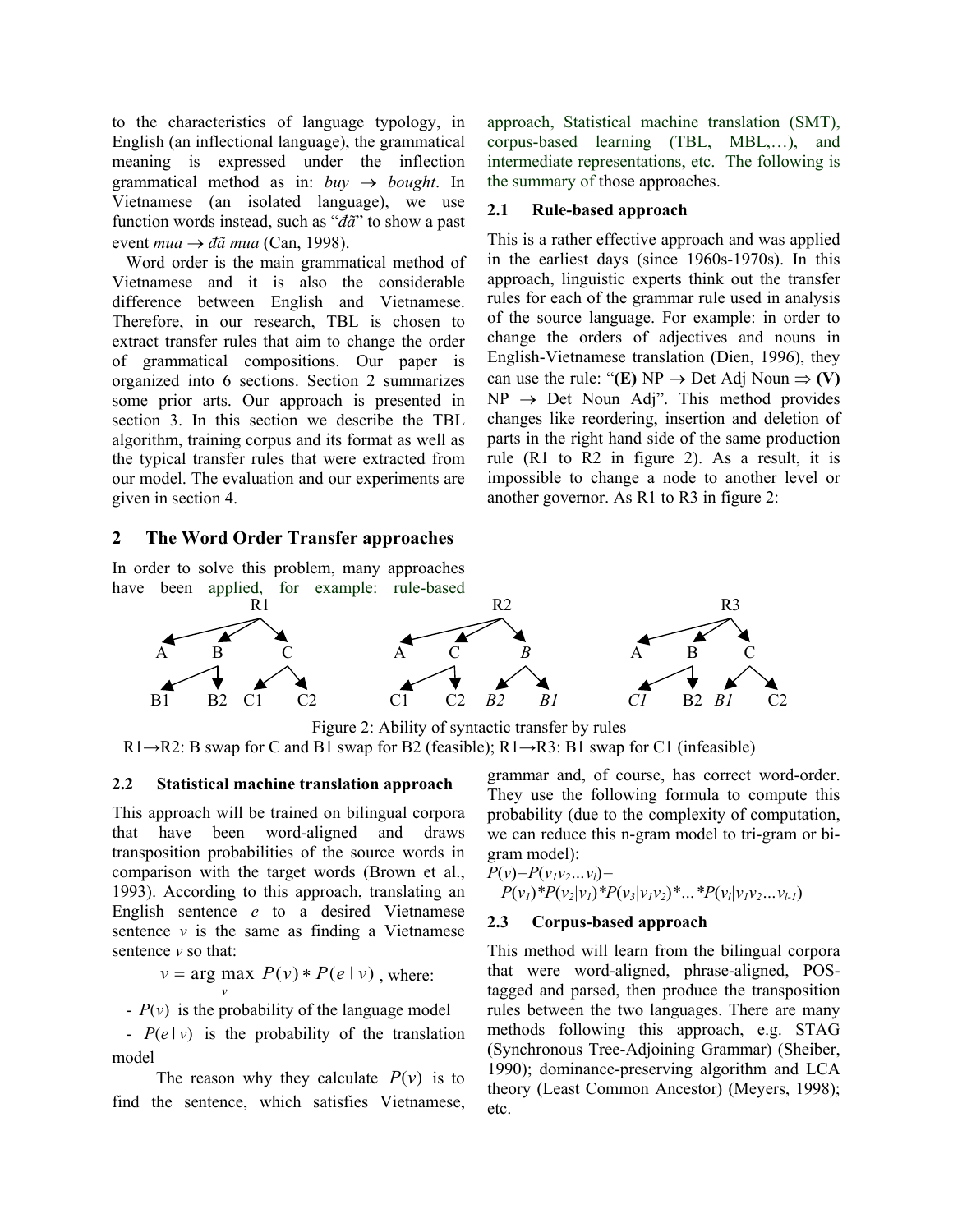#### **2.4 Intermediate representation approach**

Instead of directly transferring as the abovementioned approaches, they also use other methods, which use a certain intermediate representation, for example, "case-frames" or QLF (Quasi-Logical Form) (Turhan, 1998); etc. This approach is effective in typical sentences (grammatical standard) but not for unrestricted sentences.

# **3 Our approach**

While studying and researching the approaches in transfer-based machine translation, we explored different approaches separately. Then we recorded the advantages and disadvantages of each approach. As we discuss briefly in the above section, each pure approach has some gaps that affect strongly to the quality of word order permutation process. That gives us the motivation to establish a new approach, which is more effective and robust in order to break the neck of the disadvantages and take advantages of each approach. We propose a hybrid approach based on the combination of using fixed rules and machine learning method TBL to extract rules from bitexts. TBL is applied on the annotated English-Vietnamese bilingual corpus (named EVC) to extract rules which correct errors of the Rule-based transfer results. With this method, we have to solve such problems as: training corpus, baseline tagging, rule templates, etc. First, we briefly review TBL algorithm.

#### **3.1 Transformation-Based Learning**



Figure 3: Flowchart of TBL- algorithm in learning transfer rules

The Transformation-Based Learning (or TBL) was proposed by Eric Brill in 1993 in his doctoral thesis (Brill, 1993) on the foundation of structural linguistics of Z.S.Harris. TBL has been successfully applied in various natural languages processing (mainly the annotating ones). A striking particularity of TBL in comparison with other learning methods is perceptive and symbolic: the linguists are able to observe, intervene in all the learning, implementing processes as well as the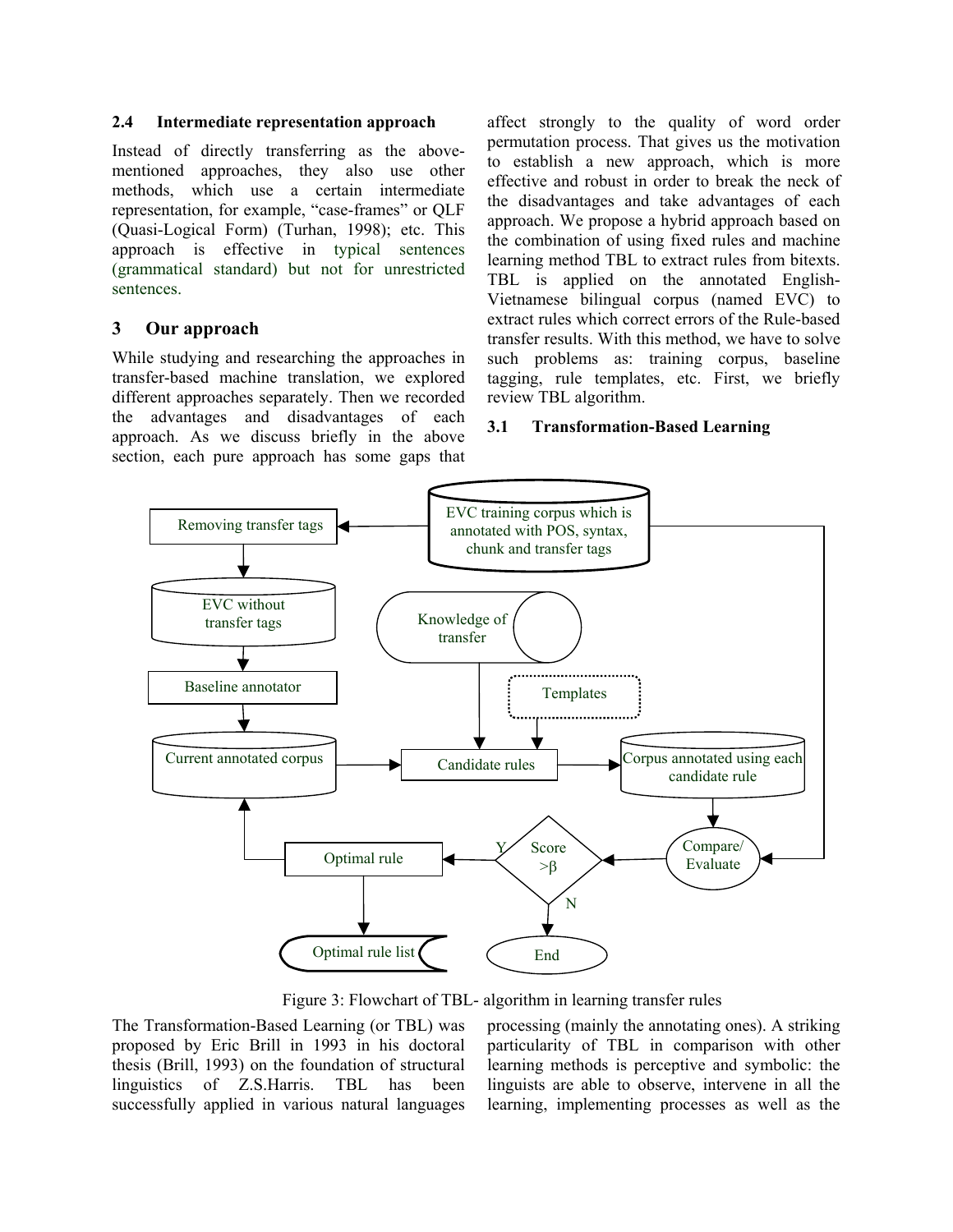intermediary and final results. Besides, TBL allows the inheritance of the tagging results of another system (considered as the baseline or initial tagging) with the correction on that result based on the transformation rules learned through the training period.

TBL is active in conformity with the transformation rules in order to change wrong tags into right ones. All these rules obey the templates specified by human. In these templates, we need to regulate the factors affecting the tagging. In order to evaluate the optimal transformation rules, TBL needs the training corpus (the corpus to which the correct tags have been assigned, usually referred to as the golden corpus) to compare the result of current tagging to the correct tag in the training corpus. In the executing period, these optimal rules will be used for the language tagging to the new corpus (in conformity with the sorting order) and this new corpus must also be assigned with the baseline tags similar to that of the training period. These language tags can be morphological ones (sentence boundary, word boundary), POS tags, syntactical tags (phrase chunker), sense tags, grammatical relation tags, and in this paper, it is transfer tags.

#### **3.2 The Training Corpus**

This is the 5-million-word English-Vietnamese bilingual corpus which was automatically wordaligned, phrase-aligned (Dien, 2002a) and POStagged (Yarowsky, 2001; Dien, 2003). This corpus was collected from many different bilingual text resources (books, dictionaries, corpora) belonging to science, technology, common conversation, … For example:

\*D02:01323: Jet *planes* fly about nine miles high. +D02:01323: Các máy bay phản lực bay cao khoảng chín dặm.



Figure 4. An example of word-alignment in the English-Vietnamese bilingual corpus

| English    | Jet      | planes | fly | about  | nine                       | miles      | high         |
|------------|----------|--------|-----|--------|----------------------------|------------|--------------|
| Vietnamese | phản lực | Máy    | bay | khoảng | chín                       | dăm        | cao          |
|            |          | bay    |     |        |                            |            |              |
| POS        | NN       | ΝN     |     | IN     | $\mathop{\rm CD}\nolimits$ | NN         | RB           |
| Chunk      |          | INP    |     |        |                            | <b>INP</b> | <b>PPIVP</b> |

Table 2. Part-of-speech, syntax, and chunk result in bilingual corpus

#### **3.3 Baseline tagging**

We use fixed transfer rules, going with each production rule which was used in parsing stage. Basing on production rules used in English sentences, we look up the rule which can map into production rules for Vietnamese sentence.

Example: The English sentence: "I have already read that interesting book." will be transferred (by using fixed rules in table 3) as follows: [[I/Tôi]NP  $[\text{have}/\varepsilon \quad \text{already}/r\hat{\text{o}}i \quad \text{[read/doc} \leq \text{that/đó}]$ interesting/thú vị>ADJP book/cuốn sách>NP ]VP  $>VP$   $IVP$  .]

We will have the Vietnamese sentence "*Tôi đã đọc cuốn sách thú vị đó rồi.*".

| No.              | <b>English rules</b>          | <b>Vietnamese rules</b>                  |
|------------------|-------------------------------|------------------------------------------|
| 1                | $S \rightarrow [NP VP]$       | $S \rightarrow [NP VP]$                  |
| $\overline{2}$ . | $NP \rightarrow [ADJP NP]$    | $NP \rightarrow \langle ADJP NP \rangle$ |
| 3.               | $NP \rightarrow [NP1 NP2]$    | $NP \rightarrow \langle NP1 NP2 \rangle$ |
| 4.               | $VP \rightarrow$ [have VP]    | $VP \rightarrow [ \varepsilon VP ]$      |
| 5.               | $VP \rightarrow$ [already VP] | $VP \rightarrow \langle VP \rangle$ rồi> |

Table 3: Example for fixed transfer rules

Notes: we made use symbol [a b] to indicate the normal word order (a then b) and symbol  $\leq a$  b> to indicate the inverted word order (b then a). In those fixed rules, we also implemented  $\varepsilon$  (deletion) and particle (insertion).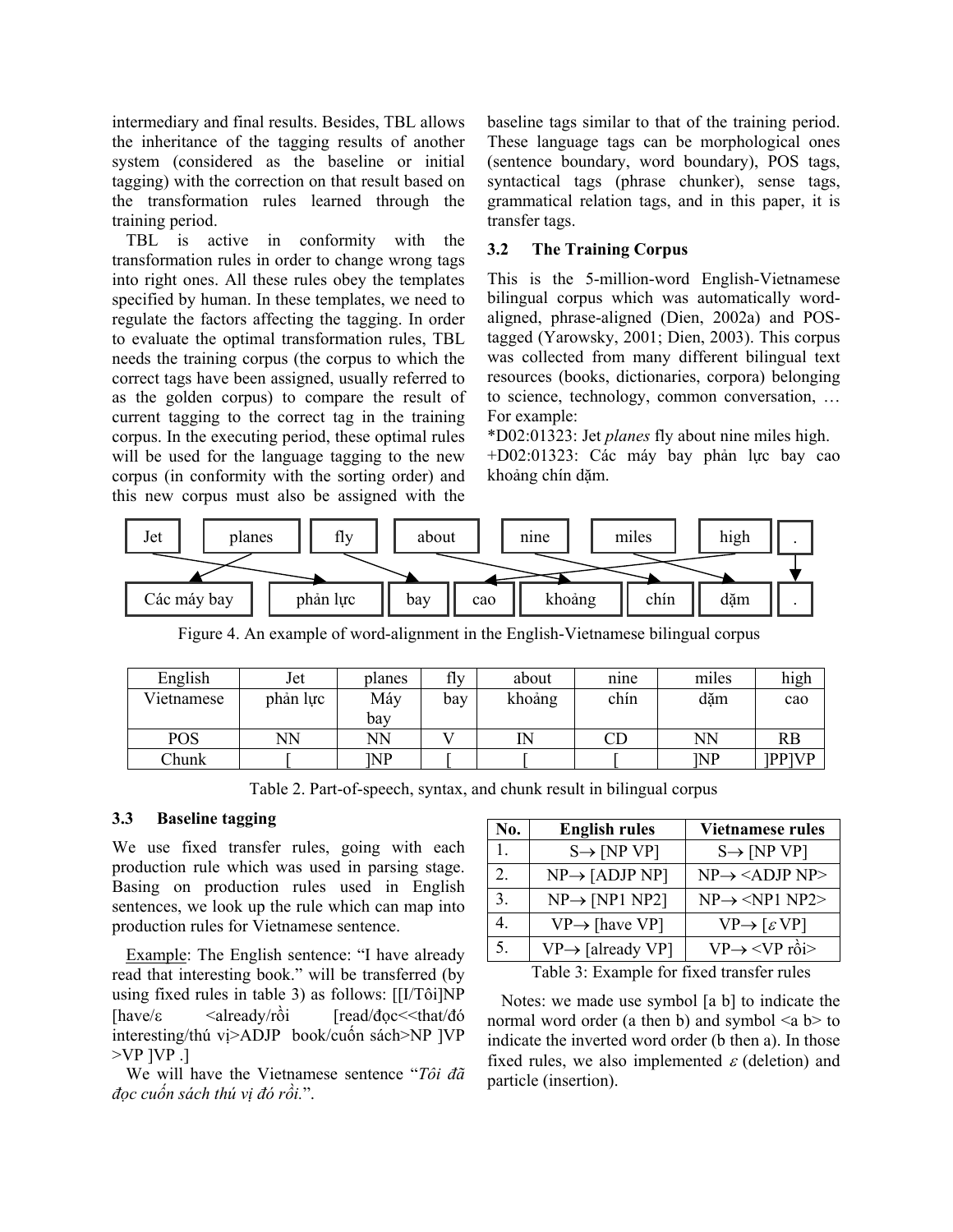#### **3.4 Word Order Factors**

In transferring word orders from English into Vietnamese, we found following factors which maybe affect to its transposition:

- Typology characteristics: this factor has been used in fixed rules in baseline transfer.
- Length of phrase: count on the number of words in a phrase (node).
- Part-Of-Speech (POS)
- **Morphology**
- Syntactic role

All these above-mentioned factors (except the first one) will be included in templates of TBL.

### **3.5 Rule templates**

Rule templates in this problem will use word order factors from knowledge resources relating to transposition (out of knowledge resources was used in baseline tagging stage above). Generally, we use the following template:

$$
Word \n\begin{array}{ccc}\n\text{Word} & Word & Word \\
\text{LEN} & LEN & LEN & LEN \\
\text{POS} & POS & POS & POS \\
\text{SYN} & SYN & SYN & SYN \\
N_a^{\text{SEM}} \left[ N_{a1}^{\text{SEM}} - N_{a2}^{\text{SEM}} - N_{am}^{\text{SEM}} \right] \Longrightarrow \\
\bigcup_{i,j,k=0}^{m} N_0 \left[ N_{ai} - N_{aj} - \chi - N_{ak} \right]\n\end{array}
$$

Where:

- *Word* is the variable presenting the morphology (such as: of, account, …) of a word;
- *LEN* is the variable presenting the length of a node (the number of words in a node);
- *POS* is the variable presenting the part-ofspeed  $\{N, V, A, ...\}$  of a word or syntactic label of a node  $\{VP, NP, ...\}$ ;
- *SYN* is the variable presenting the syntactic role {Sub, Obj, Modifier, Goal, …} of a node;
- *SEM* is the variable presenting semantics label {HUM, ANI, PLA, …} of a node;
- $\chi$ : is the inserted particle.

The subscript presents the relative position of that part in the parent node, where *m* is the farthest position searched from the beginning.  $N_a$  is the lowest node that dominates every transferring in rules. We examine the following example (for the convenience, we omit the superscript of the knowledge using in transferring)

$$
N_a[N_{a1}[N_{a11}-N_{a12}]-N_{a2}[N_{a21}-N_{a22}]]\Rightarrow N_a[N_{a22}-N_{a2}[N_{a21}]-N_{a1}[N_{a12}-N_{a11}]]
$$

Remark: Not every factor *Word, LEN, POS, SYN*, and *SEM* are necessary simultaneously. Each child node  $N_{ai} \in N_a$  can contain child nodes  $N_{aix}$ with the information that was defined (recursively) similarly to  $N_{ai}$ .

The transfer rule above has the syntactic tree type in figure 5 below:



Figure 5. An example of Word Order transfer rule

#### **3.6 Corpus format**

Format of the training corpus is built based on the language characteristics of English which strongly affect the word order in Vietnamese as we discuss in the above section. For the convenience in adding language characteristics, an English sentence is presented by two lines. The first line is marked with the asterisk (\*) and the second one is marked with the plus sign  $(+)$  as the following:

\* (S1 (S (NP (DT This)[4])[3](VP (AUX is)[6](NP (NP (DT a)[9](JJ good)[10](NN type)[11])[8] (PP (IN of)[13] (NP (NN  $book$ [15][14][12][7][5](...[16][2][1]

+ (This) $\{Sub\}$  < 1> (is) $\{V\}$  < 1> (a good type of book){Comp}<5> (.){End}<1>

The pair of brackets [.] presents the identification of word in English sentence. The pair of brackets {.} presents the syntactic role and the pair of brackets  $\le$  presents the length of parts in the sentence. Note that the length characteristic was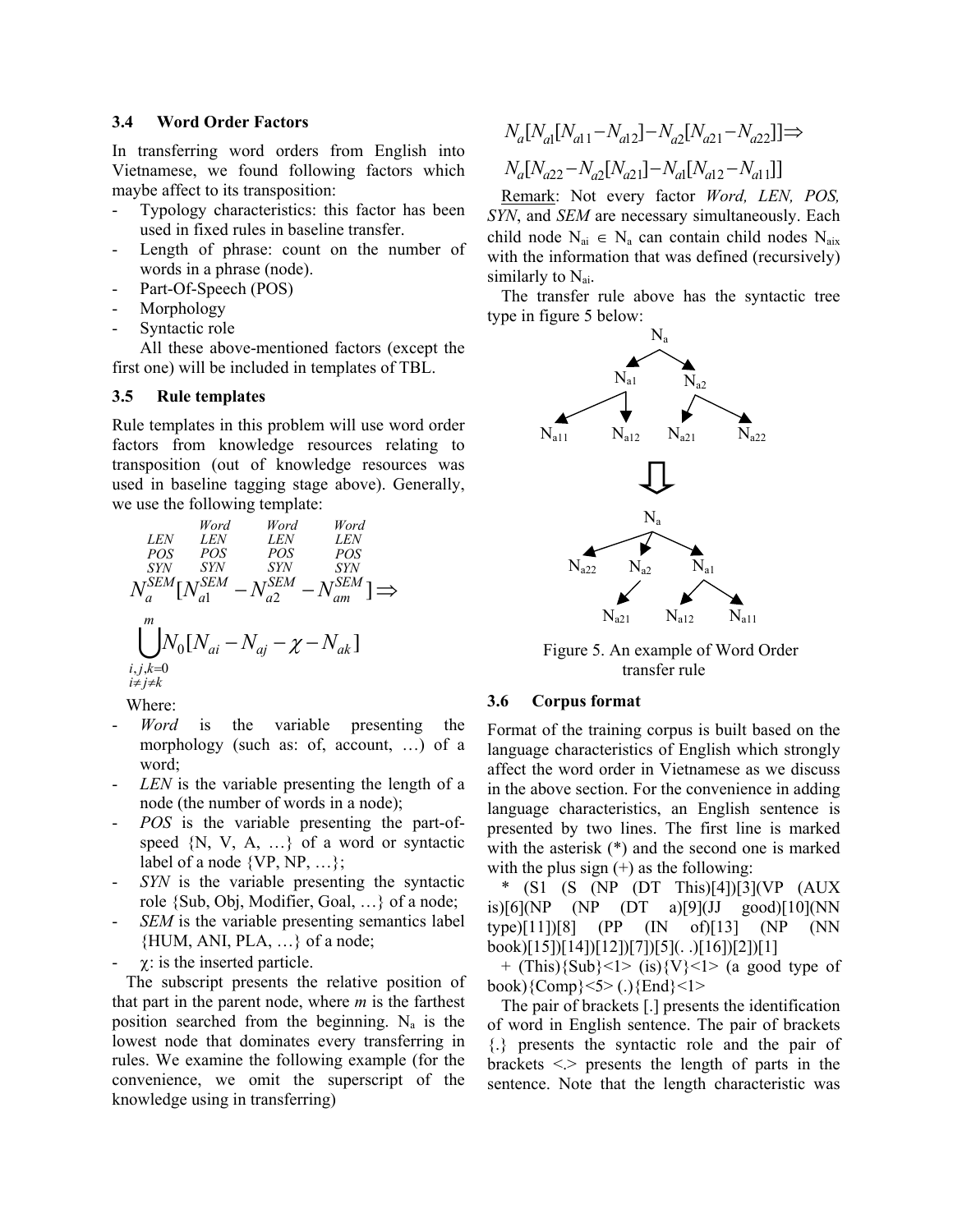presented explicitly to simplify the learning process.

There are two kinds of corpus in the learning process, the golden and the training corpora. The golden corpus was built semi-automatically from the English-Vietnamese bilingual corpus, which was word-aligned (Dien,2002a), and then reviewed by linguists, whereas the training one was built based on the baseline tagging with fixed rules.

For the pair of English-Vietnamese sentence:

**(E)** "This is a good type of book ."

**(V)** "Đây là một dạng sách tốt ."

The corpus has the following format:

Raw corpus:

\* (S1 (S (NP (DT This)[4])[3](VP (AUX is)[6](NP (NP (DT a)[9](JJ good)[10](NN type)[11])[8] (PP (IN of)[13] (NP (NN book)[15])[14])[12])[7])[5](. .)[16])[2])[1]

+  $(This){...,}$  <1>  $(is){...}$  <1>  $(a \text{ good type of})$ book) $\{...\}$ <5> $(.)\{...\}$ <1>

Training corpus

\* (S1 (S (NP (DT This)[4])[3](VP (AUX is)[6](NP (NP (DT a)[9](NN type)[11] (JJ good)[10])[8] (PP (IN of)[13] (NP (NN book)[15])[14])[12])[7])[5](. .)[16])[2])[1]

+ (This) $\{Sub\}$  < 1> (is) $\{V\}$  < 1> (a good type of book){Comp }<5> (.){End}<1>

Golden corpus

\* (S1 (S (NP (DT This)[4])[3] (VP (AUX is)[6] (NP (NP (DT a)[9] (NN type)[11] (NP (NN book)[15])[14] (JJ good)[10])[8] (PP (IN of)[0])[12])[7])[5] (. .)[16])[2])[1]

+ (This) $\{Sub\}$  < 1> (is) $\{V\}$  < 1> (a good type of book){Comp}<5> (.){End}<1>

According to the above example, our program will extract the following transfer rule:

**N1**(NP){Comp}<5>[**N11**(NP)[**N111**(DT) –

**N112**(NN) – **N113**(JJ)] – **N12**(PP)[**N121**(IN) –  $N122(NP)[N1221(NN)]$ ]]  $\Rightarrow N1(NP){\text{Comp}}$  <5> [**N11**(NP)[**N111**(DT) – **N112**(NN) – **N122**(NP)[**N1221**(NN)] – **N113**(JJ)] – **N12**(PP)[]]

#### **4 Experiment – Results**

We have implemented the model above to transfer English word order into Vietnamese ones in English-Vietnamese machine translation system. The experimental results as the following:

#### **4.1 Evaluation Results**

Starting from the idea of Keh-Yih Su *et al.* (1992) about estimation measure of English-Chinese translation system, we change the problem of comparison between Vietnamese sentence transferred by machine with the one translated by human being into the problem of finding the shortest route between two points: from the departure point R and the target point Q. Where  $R = \{c_{11}, c_{12}, ..., c_{1m}\}$  is the Vietnamese sentence translated by machine having *m* words, and  $Q = \{c_{11}, c_{12}, ..., c_{1n}\}\$ is the sentence translated by human being having *n* words.





The distance is calculated by

 $D = w_d * n_d + w_i * n_i + w_r * n_r + w_s * n_s$ 

Where:  $n_d$ ,  $n_i$ ,  $n_r$ , and  $n_s$  are the number of deleting (Del), inserting (Ins), replacing (Rep), and swapping (Swap) (NOP: no changing), and  $w_d$ ,  $w_i$ ,  $w_r$  and  $w_s$  are corresponding weights (this weights

are depended on language and experience). In our work,  $w_d=1$ ,  $w_i=5$ ,  $w_r=5$  and  $w_s=6$ .

From R→Q, we have many routes, and different costs, for example: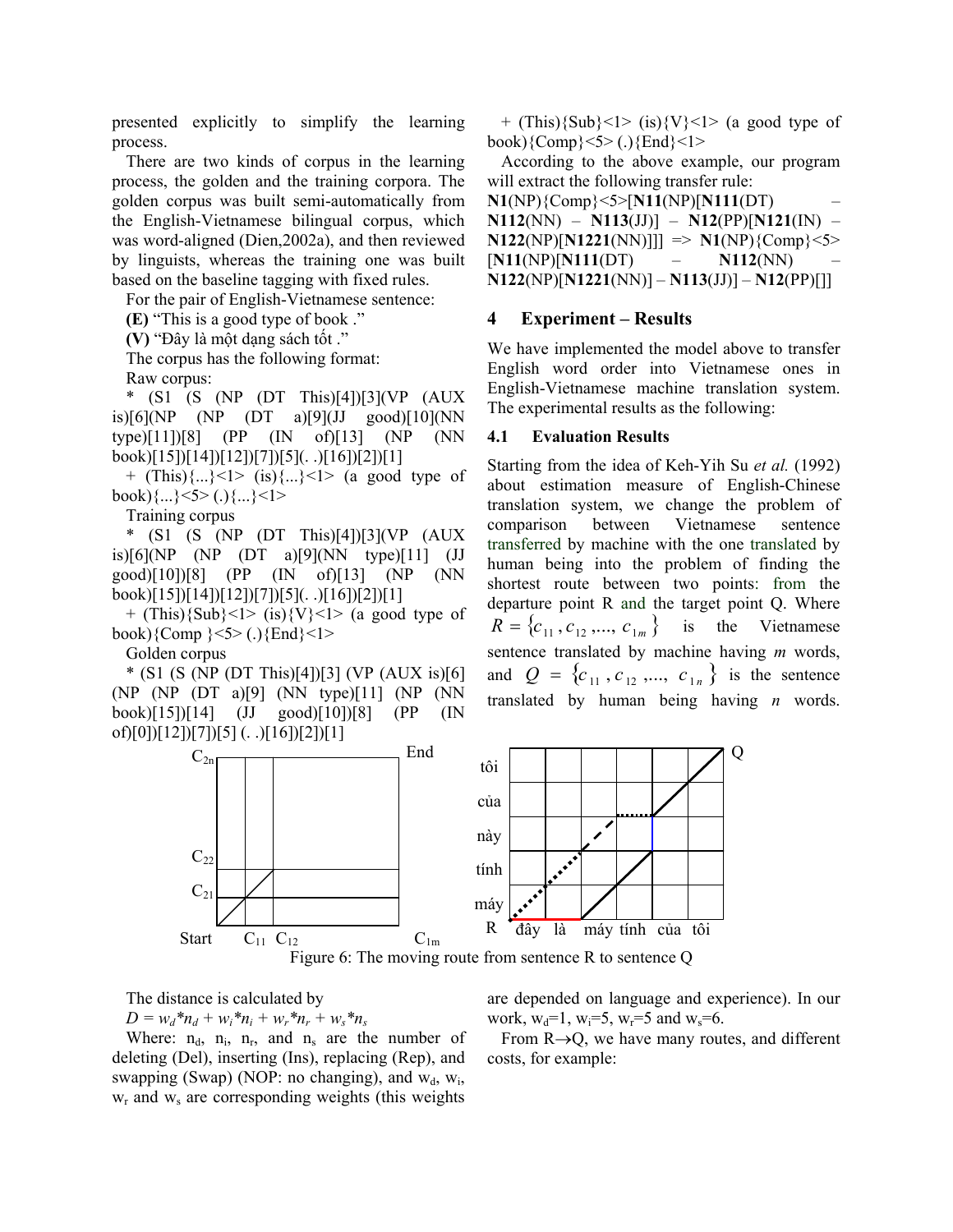| R            | đây | là         | máy        | tính |            | cúa | tôi | we have: $n_d=1$ , $n_r=3$ |
|--------------|-----|------------|------------|------|------------|-----|-----|----------------------------|
|              | máy | tính       | này        |      |            | cua | tôi | $D=1\times1+5\times3=16$   |
| Op1          | REP | <b>REP</b> | <b>REP</b> | DEL  |            | NOP | NOP | (the dash line)            |
| $\mathbb{R}$ | đây | là         | máy        | tính |            | cúa | tôi | we have: $n_d=2$ , $n_i=1$ |
|              |     |            | máy        | tính | này        | cúa | tôi | $D=1\times 2+5\times 1=7$  |
| Op2          | DEL | DEL        | <b>NOP</b> | NOP  | <b>INS</b> | NOP | NOP | (the solid line)           |

|  |  |  |  |  | Table 4: Evaluation of Word Order Transfer results |
|--|--|--|--|--|----------------------------------------------------|
|--|--|--|--|--|----------------------------------------------------|

Two routes above (may have many other routes) correspond to two different graphs in the right, where, the horizontal line corresponding to DEL, vertical: INS, diagonal: REP or SWAP. The cost which is used to edit a transferred sentence into the "golden" one is compute based on the following formula:  $k=m/D_{min}$ , where  $D_{min}$  is the shortest route (lowest distance) from R to Q, and *m* is the length of sentence. The defining of  $D_{min}$  conducts to the "salesman problem", which is very familiar in dynamic programming technique. In our English-Vietnamese word order transfer problem, k is also considered as the error rate in word order transfer. In the case above, the shortest distance between R and Q is 7 (the solid line), so the transferred sentence "Đây là máy tính của tôi." consumes the editing cost  $k=2.54$  (i.e. we still have to consume 2.54 units/word to transform R into Q).

#### **4.2 Transfer result estimation measurement**

In our experiment, we use the CADASA corpus which is built from the English-Vietnamese bilingual books of "Come to the World of Microcomputers" (published by CADASA). This corpus is organized into 24 text files containing 8553 pairs of English-Vietnamese sentences. 8053 pairs were used for the training phase and the rest (500 pairs) were saved for testing. The training corpus needs to be annotated with part-of-speech tags, syntactic tags, etc., which is the important information for the transfer process. The training process took totally 36 hours and 29 minutes and 1260 transfer rules were extracted. In reality, we only use the first 565 rules in the rule list for testing thanks to observing the effects of number of rules used.

| Total number of sentence        | 500   |
|---------------------------------|-------|
| Total number of Vietnamese word | 10660 |
| Total number of insertions      | 891   |
| Total number of deletions       | 961   |
| Total number of replacements    | 1320  |
| Total number of swaps           | 429   |
| Total cost for the corpus       | 14590 |

| Cost per sentence                              | 29.18 |  |  |  |
|------------------------------------------------|-------|--|--|--|
| Cost per Vietnamese word                       | 1.37  |  |  |  |
| Table 5: Statistic summary of distance measure |       |  |  |  |

|                   | <b>Baseline</b> | Transfer  |
|-------------------|-----------------|-----------|
|                   | using           | using TBL |
|                   | fixed rules     |           |
| Total cost        | 18868           | 14590     |
| Cost per sentence | 37.74           | 29.18     |
| Cost per          | 1.77            | 1 37      |
| Vietnamese word   |                 |           |

Table 6: Performance of our transfer model

We apply the transfer rules extracted from learning process on the rest 500 pairs of CADASA corpus. The cost for changing a transferred sentence into the corresponding human translation will be computed as presented in 4.1. Our experiment result is summarized in Table 6. We found that the rules extracted from TBL training process can improve the quality of transfer process so that the transfer result can be closer to the human translation. If we assume that the word order of English and Vietnamese are similar, we can make a simple baseline tagging by using continuous orders. However, this solution is proved to be not only much more time-consuming but also lower precise when compared with our approach. In this experiment, it took us 47 hours and 48 minutes for learning and 1398 rules were extracted.

Unlike our approach, to our knowledge, all other English-Vietnamese MT systems made use of fixed rules for word-order transferring without learning from corpora (equivalent to our baseline tagging). Marginal phenomenon, which is a difficult problem with fixed-rule approach, is also solved with our approach. For example,

**(E)** "I have NP(JJ *many*) (NNS *books*))"

**(V1)**"Tôi có NP(NNS *sách*) (JJ *nhiều*))" (applied fixed transfer-rule  $NP(JJ NNS) \rightarrow NP(NNS JJ)$ 

**(V2)**"Tôi có NP((JJ *nhiều*) (NN *sách*))" (applied two transfer-rules in the rule list extracted from